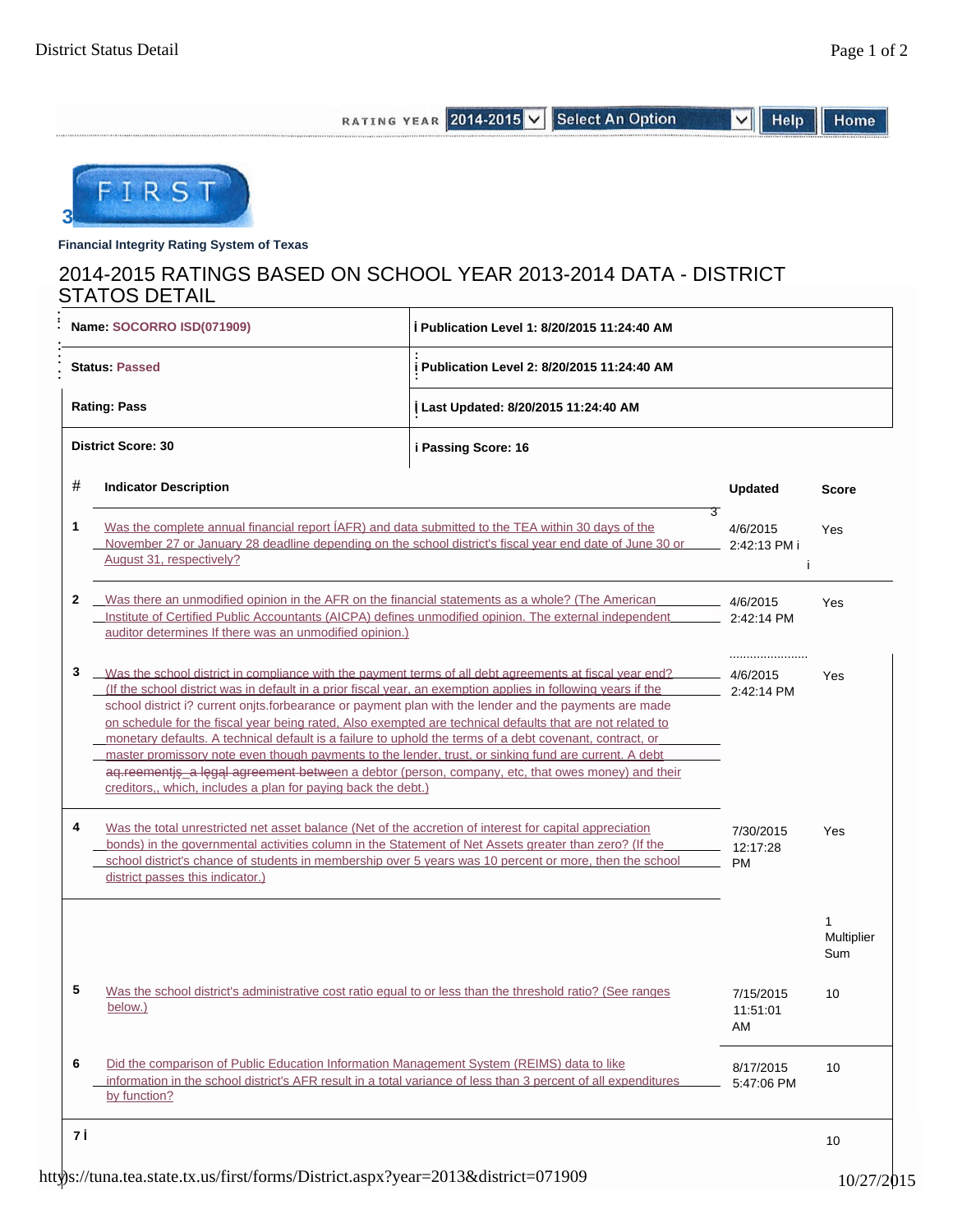| District | <b>Status Detail</b><br>Did the external indenendent auditor report that the AFR was free of any instances) of material<br>weaknesses in internal controls over financial reporting and comoliance for local, state, or federal funds?<br>(The AICPA defines material weakness.) | 4/6/2015<br>2:42:16 PM | Page 2 of 2            |
|----------|----------------------------------------------------------------------------------------------------------------------------------------------------------------------------------------------------------------------------------------------------------------------------------|------------------------|------------------------|
|          |                                                                                                                                                                                                                                                                                  |                        | 30<br>Weighted:<br>Sum |
|          |                                                                                                                                                                                                                                                                                  |                        | Multiplier<br>Sum      |
|          |                                                                                                                                                                                                                                                                                  |                        | 30 Score               |

## DETERMINATION OF RATING

**Ã.** ; Did The District Answer 'No' To Indicators 1, 2, 3, Or 4? If So, The District's Rating Is Substandard Achievement.

| $\mathsf{B}$ | i Determine Rating By Applicable Range For Summation of the Indicator Scores (Indicators 5-7) |        |  |  |  |  |  |
|--------------|-----------------------------------------------------------------------------------------------|--------|--|--|--|--|--|
|              | Pass                                                                                          | 16-30  |  |  |  |  |  |
|              | <b>Substandard Achievement</b>                                                                | $<$ 16 |  |  |  |  |  |

**Home Page: Financial Accountability | Send comments or suggestions to [FinanclalAccountablHtv@tea.state.tx.us](mailto:FinanclalAccountablHtv@tea.state.tx.us) THE TEXAS EDUCATION AGENCY**

**1701 NORTH CONGRESS AVENUE • AUSTIN, TEXAS, 78701 • (512) 463-9734**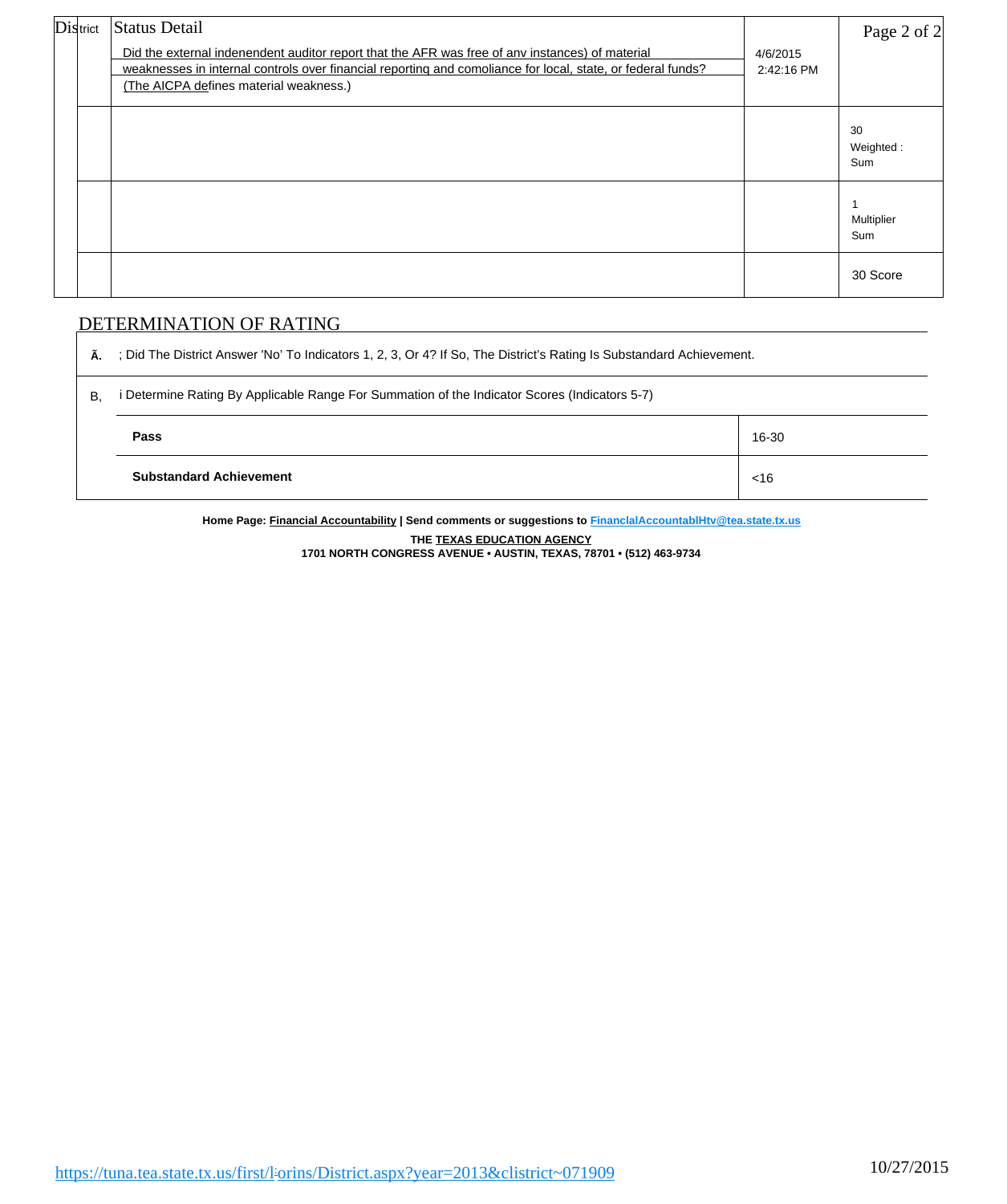# **School FIRST Annual Financial Management Report SOCOR ISO** SOCORRO ISO

Title 19 Texas Administrative Code Chapter 109, Budgeting, Accounting, and Auditing Subchapter AA, Commissioner's Rules Concerning Financial Accountability Rating System, Section 109.1001(0). Effective 8/6/2015. The template has been established to help the districts in gathering their data and presenting it at their School FIRST hearing. The template may not be all inclusive.

#### **Superintendent's Current Employment Contract**

A copy of the superintendent's current employment contract at the time of the School FIRST hearing is to be provided. In lieu of publication in the annual School FIRST financial management report, the school district may chose to publish the superintendent's employment contract on the school district's Internet site. If published on the Internet, the contract is to remain accessible for twelve months.

#### **Reimbursements Received by the Superintendent and Board Members**

| For the Twelve-Month Period   |                |            |              |            |            |              |              |              |
|-------------------------------|----------------|------------|--------------|------------|------------|--------------|--------------|--------------|
| Ended June 30, 2014           | Superintendent | Board      | <b>Board</b> | Board      | Board      | <b>Board</b> | <b>Board</b> | <b>Board</b> |
|                               | Dr. Jose       | Antonio    | Garv         | Hector     | Paul       | Cvnthia      | Michael      | Angelica     |
| Description of Reimbursements | Espinoza       | Avub       | Gandara      | Gonzalez   | Guerra     | Najera       | Najera       | Rodriguez    |
| Meals                         | 741.24         | 520.00     | 160.00       | 160.00     | 480.00     | 200.00       |              |              |
| Lodging                       | 4.412.54       | 1.847.37   | 555.90       | 555.90     | 2.221.98   | 555.90       | 185.54       | 185.54       |
| Transportation                | 6.548.40       | 857.42     | 271.80       | 203.84     | 271.80     | 548.00       | 486.80       | 314.80       |
| <b>Motor Fuel</b>             | 71.65          |            |              |            |            |              |              |              |
| Other                         | 2.140.90       | 106.50     | 305.97       | 675.18     | 408.72     | 495.00       | 295.00       | 295.00       |
| Total                         | \$13,914.73    | \$3,331,29 | \$1,293.67   | \$1,594.92 | \$3,382.50 | \$1,798.90   | \$967.34     | \$795.34     |

All "reimbursements" expenses, regardless of the manner of payment, including direct pay,

credit card, cash, and purchase order are to be reported. Items to be reported per category include:

Meals - Meals consumed out of town, and in-district meals at area restaurants (outside of board meetings, excludes catered board meeting meals).

Lodging - Hotel charges.

Transportation - Airfare, car rental (can include fuel on rental, taxis, mileage reimbursements, leased cars, parking and tolls).

Motor fuel - Gasoline.

Other: - Registration fees, telephonelcell phone, internet service, fax machine, and other

reimbursements (or on-behalf of) to the superintendent and board member not defined above.